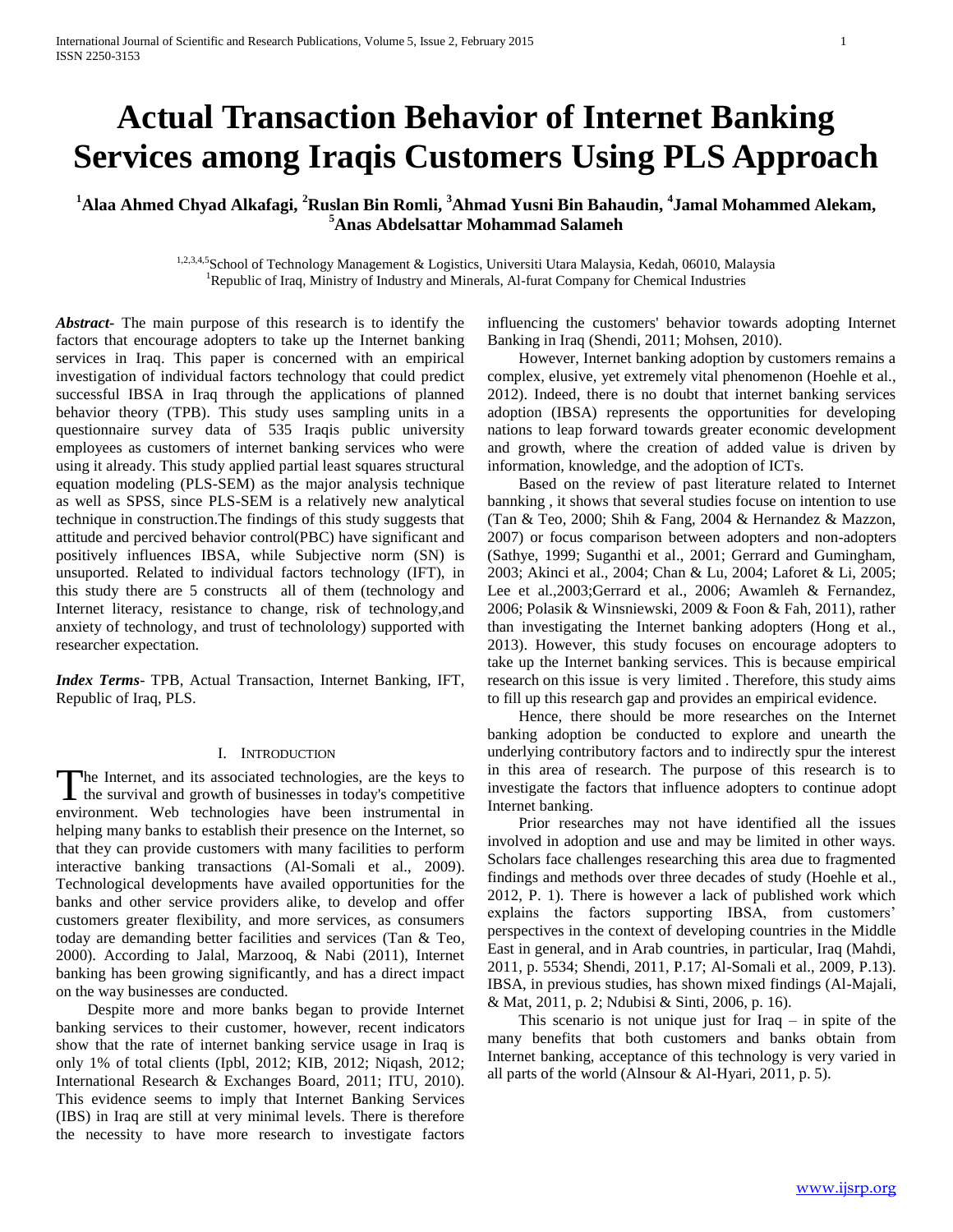#### II. LITERATURE REVIEW

 According to Ajzen (1991), TPB consists of actual behavior, behavioral intention, attitude, subjective norm, and PBC. TPB states that behavior is a function of salient beliefs related to that behavior, which are considered as the main determinants of a person's behavioral intentions and actual behavior. TPB postulates that attitude, subjective norm and PBC influence the behavioral intention to use a technology These are defined as follows:

 **Attitudinal beliefs**: influences attitude towards behavior, and is referred to as: "Behavioral belief is the subjective probability that the behavior will produce a given outcome ".

 **Normative beliefs**: normative beliefs, and the person's motivation to comply with different referents, determine the prevailing subjective norm. Normative beliefs are referred to as: "The perceived behavioral expectations of important influential referent individual or group ".

 **Control beliefs**: the perceived presence of factors which facilitate or hinder performance of behavior, contributing to PBC, in proportion to the factors present in a given situation. In the context of IS research, these beliefs are defined as: "A perceptions of internal and external constraints on behavior" (Taylor & Todd 1995. p. 149). Furthermore, PBC refers to "the degree to which a person has the skills, resources, and other prerequisites to perform or defend a given behavior" (Ajzen, 1991, p. 188 ) as shown in Figure 1.



**Figur**e 1: TPB (Ajzen, 1991)

 TPB has been applied in various settings of technology acceptance. Furthermore it has been successfully applied in IBSA area in predicting the performance of IBSA. For e.g., in Korea, the study related to IBSA was conducted by Ok and Shon (2010), to find out the factors influencing IBSA. The TPB model has been extended by Shih & Fang (2004) to illustrate the factors affecting behavioral intention to adopt IBS. The finding revealed that although attitude is significantly toward intention, subjective norm and perceived behavior control are not.Beside that, Tan and Teo (2000) and Celik (2008) have used TPB in IBS area, Mathieson (1991) and Taylor & Todd (1995) have used TPB in information systems literature.

 Ajzen and Fishbein (1980, p.82) defined Actual Behavior as: "The individual's observable response in a given situation with respect to a given target; behavior is a function of compatible intentions ". In addition, IBSA is defined by Kim and Prabhakar (2000, P. 538) as: "The client's usage of multiple services represented in carrying out banking transactions over the Internet, including balance inquiry, account transfer, and many other services that are basically carried out online".

 IBS is extremely beneficial to customers: customers can execute their bank transactions or contact their banks faster, at anytime and from anywhere, 24 hours a day. It does not require the physical interaction with the bank, and customers can avoid long queues and restrictive business hours, lower transaction costs, quick responses to complaints, more service variety and improved services quality (Mansumitrchai & Chiu, 2012; Alnsour& Al-Hyari, 2011;Nasri, 2011; Al-Somali et al., 2009; Shi et al., 2008; Mattsson & Helmersson, 2005;Pikkarainen et al. 2004). Customers also do not have to be put on hold for telephone banking services; all these benefits make for easier banking (Karjaluoto, Mattila & Pento, 2002).

 The aim of this study to examine many individual factors of technology (internet technology literacy, resistance to technology, risk technology, anxiety about technology, and information on technology) in IBS setting generally those could influence on the behavior of customers toward IBSA. This study, therefore, is using these factors to investigate the adoption of Internet banking in Iraq.

 Iraqi citizens are unaware of the benefits that technology can bring, and even if they do, they do not have the skills to use the Internet technology and computer effectively (Shendi, 2011). Besides, there is limited empirical study on TPB in Middle East (Al-Majaly, 2011, p. 39), specifically in Arab countries like Iraq.

### III. RESEARCH MODEL

 A theoretical framework is a representation of reality; it explains in greater detail those aspects (variables) of the real world the scientists consider to be relevant to the problem being investigated, and clarifies the significant relationship among them (Frankfort–Nachmias & Nachmias, 1996). The research framework proposed in this study is not exactly the same as the TPB model , the researcher have added direct relationships from attitude and subjective norms to IBSA, which is not in TPB original model.

 Individuality or Personality refers to "the cognitive and affective structures maintained by individuals to facilitate their adjustments to the events, people and situations encountered in life" (Abushanab et al., 2010; Zmud, 1979). According to Venkatash et al. (2003), the individual characteristics of the users a strong predictor of actual usage.

 The internet technology literacy is, i.e. the previous technology experience with IBS. In other words, when the technology literacy increases among customers, then the rate of adoption of IBS will also increase. When consumers become more familiar with technologies, this will facilitate their appreciation of the added value in a technology. Karjaluoto et al. (2002) revealed that previous technological experience, i.e., with the internet and attitudes towards computers, influence attitudes towards online banking and actual behavior. They noted that the lack of computer or internet access is one of the possible factors for delayed adoption of IBS. According to the result of the study that identify the factors which affect the decision of social media to make purchasing in Thailand, the chance of technology adoption will be increased if people with higher knowledge in technology are more likely to possess and understand the issues of a new technology, because the ability to understand and apply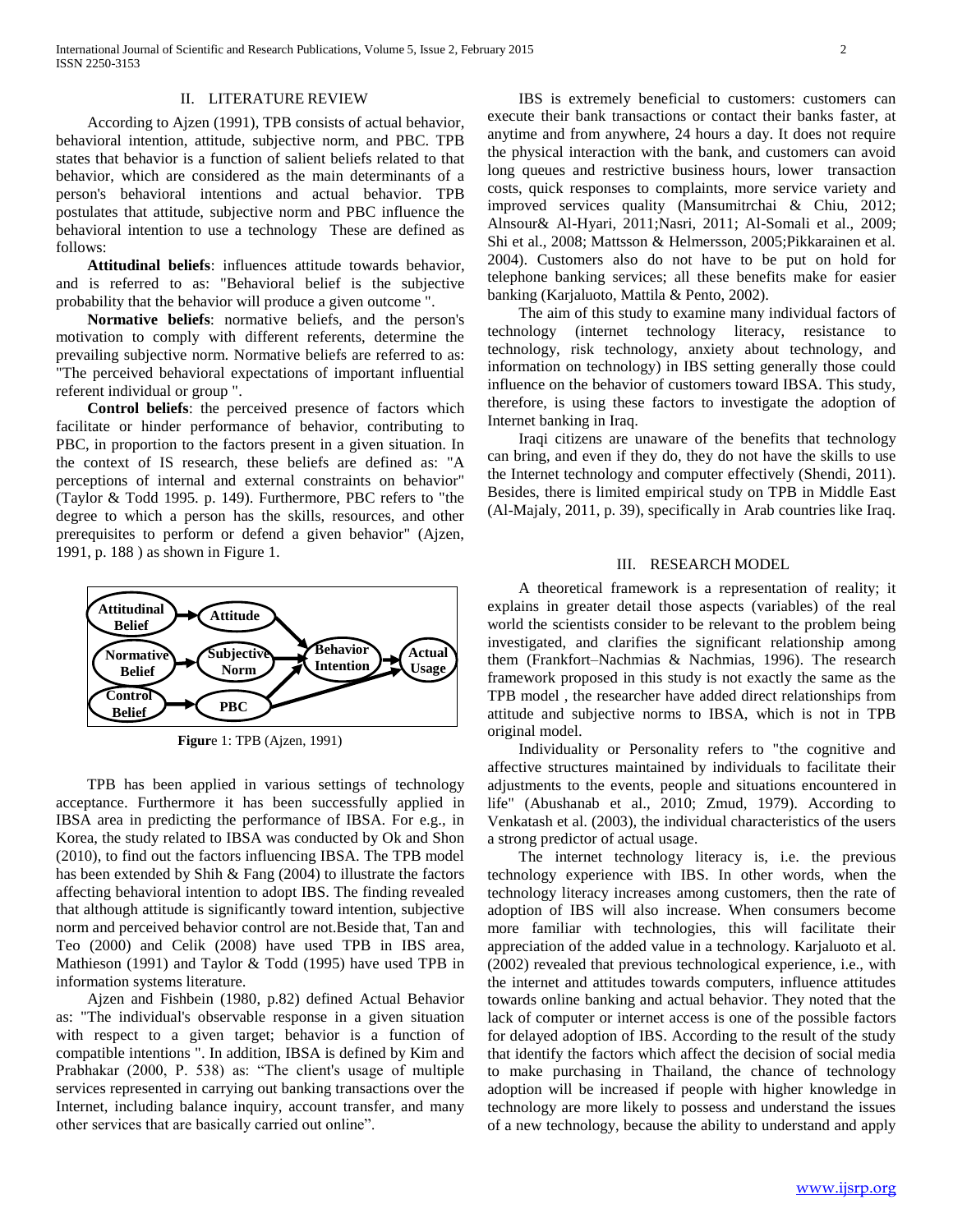from simple to complex technical knowledge is needed for adoption (Avirutha, 2012).

 The second individual technology factor is user resistance to technology; it is the most critical factor that inhibits the adoption of technology. According to Dewan, Lorenzi, and Zheng (2004), user resistance is a factor that prevents technology adoption. Raymond (1985) explained the initiation, adoption, and implementation of technology are correlated with adopters' perception. Customers' resistance to change from traditional ways of banking to IBS has been researched in several studies (Sathye, 1999; Wallis, 1997; Alagheband, 2006; Al-Somali et al. 2009). According to the result of the study that identify the factors which affect the decision of social media to make purchasing in Thailand the user resistant to technology are significantly affected on the adoption of social media (Avirutha, 2012).

 The third individual factor is perceived risk of technology. According to Cheah et al. (2011), perceived risk is the "uncertainty about the outcome of the use of the innovation of technology". Featherman and Pavlou (2003) defined perceived risk as the possible troubles faced when pursuing a desired result. In this regard, consumers tend to perceive higher risks in an online environment compared to a physical store situation (Yang et al., 2012; Chang & Tseng, 2011). About 75% of consumer's in China today worries about the transaction risks of using mobile payment services and a customer's this perception of risk reduces their intention to use a mobile payment service (Lu et al., 2011). A study conducted by Luo et al. (2010) found that user's perception of risk is a crucial driver to determine innovative technology acceptance. Based on these and other studies, it is expected that perceived risk will be a significant predictor of IBSA.

 The fourth individual factor is perceived anxiety about technology. According to Compeau and Higgins (1995), anxiety refers to "person's emotional reaction when they use particular technology". The term 'anxiety' is most often used to describe an unpleasant emotional state or condition which is characterized by subjective feelings of tension, apprehension, and worry (Abushanab et al., 2010).A study was conducted by Ibrahim (2012) to examine the actual e-filing usage behavior in Malaysia. The results indicated that perceived anxiety is statistically significant as it outperformed the other factors in explaining the actual usage behavior of the e-filing system among Malaysian personal taxpayers. Abushanab et al. (2010) conducted a study to extend UTAUT by adding personality dimensions, toward behavioral intention to use IBS in Jordan. One of these factors was anxiety, and the finding of this study failed to explain a significant amount of variation of behavioral intention. This factor didn't use previously to measure customers' behavior toward IBS.

 The last individual technology factor, is trust of technology. Trusting online activities is very important, and is a key to ecommerce development (Abushanab et al., 210; Suh & Han, 2002). According to Alsajjan & Dennis (2006), trust is even more vital for online banking compared to offline. Many researchers concur that trust is more important in online services in general, and in IBS, in particular. This is due to the fact that online banking transactions include sensitive information and users are concerned about access to critical files and information

transferred via the internet (Wang, 2011; Bradley & Stewart 2003; Mukherjee, Nath & Pal, 2003; Suh & Han 2002). Generally, across disciplines, there is agreement that trust only exists in an uncertain and risky environment. Mayer et al. (1995), as cited in Sonja and Ewald (2003), explained that trust is unnecessary if there is total certainty and no risk. Trust in eservice is very important because in a virtual environment, the degree of uncertainty of internet transactions is higher compared to traditional setting (Rotchanakitumnuai & Speece, 2003; Almajaly, 2011).

 Based on the above discussion, the following hypotheses related to individual factors on IBSA are presented:

 H1: Technology and Internet literacy have a positive influence on customers' adoption of Internet banking.

 H2: Resistance to technology has negative influence on customers' adoption of Internet banking.

 H3: Risk of technology has negative influence on customers' adoption of Internet banking.

 H4: Anxiety of technology has negative influence on customers' adoption of Internet banking.

 H5: Trust of internet banking has a positive influence on customers' adoption of Internet banking.

 Related to the linkage between an individual's attitude and IBSA, there is very few studies have investigated this linkage in internet banking setting (AL-Majali & Mat, 2010b). However, most prior studies were conducted outside the Middle East countries, and not much was done in Iraq. Therefore, this study intends to fill this gap by examining customer's attitude toward IBSA in TPB theory in the Iraqi context. Given that, the researcher hypothesizes that:

H6: Attitude significantly and positively influences IBSA.

 Despite the original TRA, TPB and DTPB models that discussed the relationship between subjective norm and behavioural intention, there are very few empirical studies which examined the relationship between subjective norm and IBSA (Shi et al., 2008; Dauda et al., 2007; Hernandez & Mazoon, 2007). Moreover, It has found mixed results, e.g. AL-Majali and Nik Mat (2010b) found this linkage is significant in Jordan, while Dauda et al. (2007) found that the relationship between subjective norm and IBSA is insignificantly among users in Malaysia. However, there is no study conducted in Iraq related to IBSA settings to examine this linkage. Based Given that, the researcher hypothesizes that:

 H7: Subjective norm, significantly and positively influences on IBSA.

 According to TPB model, PBC may directly influence the actual usage by intensifying the efforts to help with the achievement of goals (Taylor & Todd, 1995). Actually, few previous studies regarding the relationship between PBC and actual behavior in different areas (Gopi & Ramayah, 2007; Fusilier & Durlabhji, 2005; Pedersen & Nysveen, 2004; George, 2004). Beside, there are very few past studies that were done to examine the relationship between PBC and actual IBSA settings. Furthermore, there is inconsistency in the results revealed in previous studies about PBC and the actual behavior relationship; some previous studies found a significant relationship between PBC and actual behavior (Gopi & Ramayah, 2007; Fusilier & Durlabhji, 2005; George, 2004), while few studies found that there is an insignificant relationship (Pedersen & Nysveen,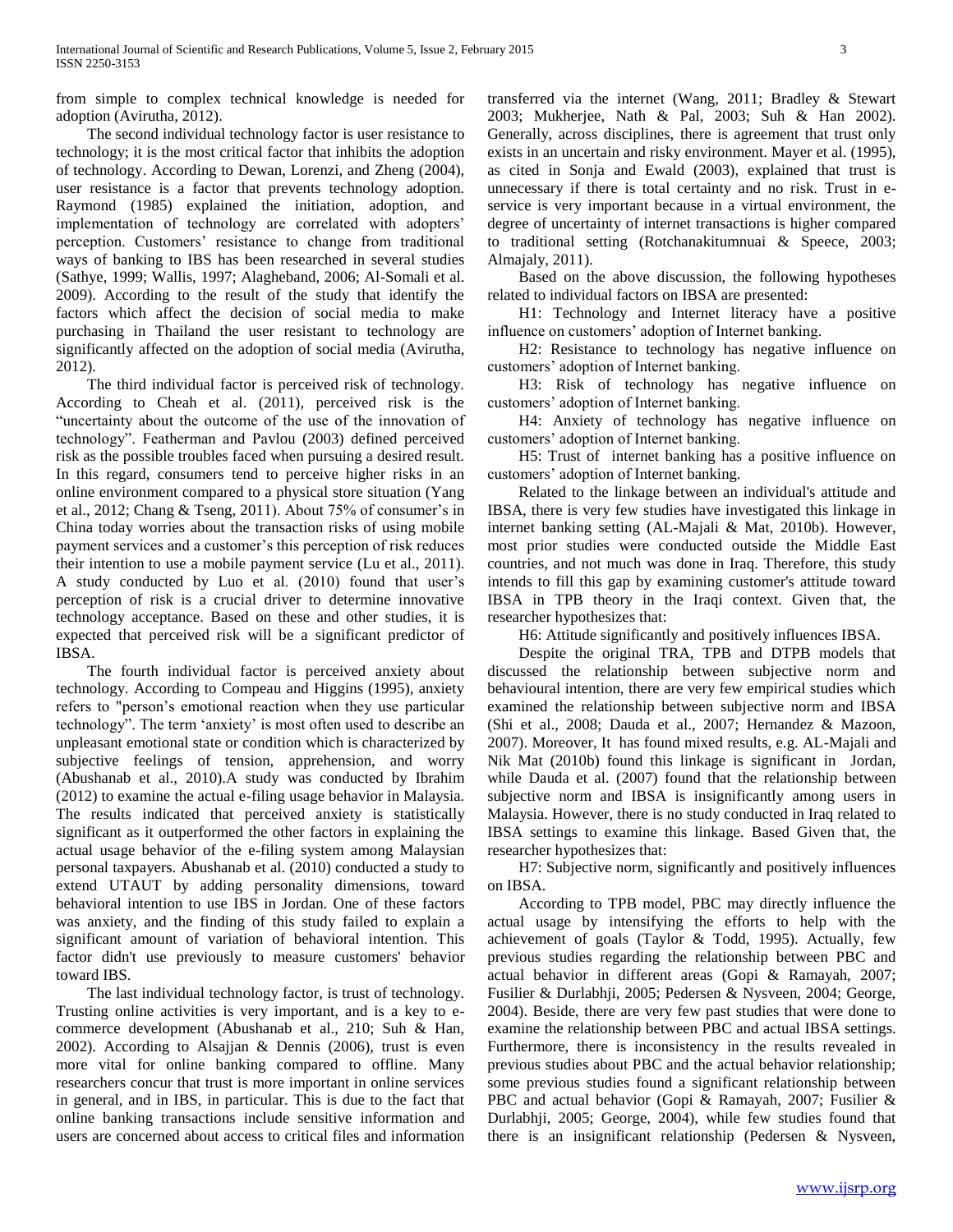2004). Based on this discussion, this study aims to test this linkage in IBSA. The following hypothesis is proposed:

H8:Perceived behavior controlling significantly and positively influences IBSA.

#### IV. METHODOLOGY

 This study follows quantitative approach whereby the data is collected through self-administered questionnaire from respondents. Specifically, the population of this study is comprised of staff of public universities in Iraq; since they have bank accounts and are using the IBS (Al-majali & Mat, 2010b; Akinci et al., 2004). The researcher collected the data from the Middle, North, and South of Iraq (Mohesr, 2012).The researcher got back all of the questionnaires except a total of tow hundred (200) questionnaires. Thus only six hundred (600) questionnaires were returned. After being returned, the 600 questionnaires were tested manually (Observation) and the researcher found that there are sixty-five (65) questionnaires that were incomplete, so these questionnaires were disregarded. Therefore, only five hundred and thirty five (535) questionnaires were useful for further steps of analysis that mean the response rat was 66% .

 The survey measures 9 constructs, which are: Internet technology literacy, resistance to technology, risk of technology, anxiety about technology, trust of technology, attitude, subjective norm, PBC, and IBSA. All these variables are adopted or adapted from previous studies. The following is a summary of the instrument that will be used to measure all variables and its source with the coefficient alpha:

 1. IBSA- by four items from Raman et al., (2008), for which the coefficient alpha produced by previous studies was is 0.81.

 2. Attitude- by five items from Nor and Pearson (2008), which had a reliability coefficient alpha of 0.94.

 3. Subjective norm - by five items from Nor and Pearson (2008), which has a coefficient alpha of 0.94.

 4. PBC- by four items from Shih and Fang (2004), which has a coefficient alpha of 0.86.

 5. Internet technology literacy - by five items from Nasri (2011). The coefficient alpha from his previous study for this measure is 0.868.

 6. Resistance to technology - by four items from Al-somail et al. (2009) and the coefficient alpha is 0.766.

 7. Perceived risk of technology - by four items from Grabner-Krauter &Faullant (2008) and Abushanab & Pearson (2010); four items were developed in an IBS area. The coefficient alphas produced by past studies (Grabner-Krauter & Faullant, 2008; Abushanab & Pearson, 2010) are 0.92 and 0.732, respectively.

 8. Anxiety about technology - by four items from past studies by Abushanab and Pearson (2010). The coefficient alpha from their previous study for this measure is 0.886.

 9. Trust - by six items adopted from Suh & Han (2002), which has a coefficient alpha of 0.93.

Moreover, a seven-point Likert scale ranging from(1)'strongly disagree to (7) strongly agree were used to assess responses.

#### V. ANALYSIS OF RESULTS

 PLS is a second- generation multivariate techniques that helps in construct testing of the psychometric properties of the scales used to estimate the parameters of a structural model,i.e., the strength and direction of the relationships among the model variables (Lohmoller,1989; Fronell, 1982,1987). PLS is applicable to small samples in estimation as well as testing and appears to converge quickly even for large models with many variables and constructs (Lohmoller,1989).

 The demographic profile indicated that most of the respondents those participated in the survey were males 62.4%, and only 37.6% of the females. Furthermore, the average age of the sample in this study is divided into four categories. Moreover, at the top category is the one comprising respondents aged 31-40, which also took the highest proportion with 258 respondents, which was 48.2% of the total respondents. This indicates that the majority of the respondents have had considerable working experience. In addition, the majority of the respondents (428) were married, which made up 80%, followed by unmarried respondents, which were 107 in number and made up 20%. The educational level shows that the highest percentage of participation 50.3% was of the respondents that hold Bachelor's degrees, while (24.9%) of them had Masters Degrees, and PhD degrees made up 16%. The proportion of the respondents related to job positions were as follows 32.9%, 30.1%,28.6, and 8.4% in the as lecture , managerial, technical and others, respectively

 The data analysis employed a two-phase approach suggested by Andersonand Gerbing (1988) in order to assess the reliability and validity of the measures before using them in the research model. The first phase includes the analysis of the measurement model, while the second phase tests the structural relationships among latent constructs. The test of the measurement model involves the estimation of internal consistency reliability as well as the convergent and discriminate validity of the research instruments, which indicates the strength measures used to test the proposed model (Fronell,1982,1987). As shown in Table 1, all reliability measures were well above the recommended level of 0.70 as an indicator for adequate internal consistency (Hair et al.,1995; Nunnally,1994).

**Table 1** *Convergent Validity Analysis*

| <b>Construct</b><br>S | <b>Items</b>      | Load<br>ing | Cronb<br>achs<br><b>Alpha</b> | Comp<br>osite<br><b>Reliabi</b><br>lity | <b>AVE</b> |
|-----------------------|-------------------|-------------|-------------------------------|-----------------------------------------|------------|
| <b>Trust</b>          | TRU1              | 0.806       | 0.906                         | 0.926                                   | 0.678      |
|                       | TRU <sub>2</sub>  | 0.851       |                               |                                         |            |
|                       | TRU3              | 0.884       |                               |                                         |            |
|                       | TRU4              | 0.797       |                               |                                         |            |
|                       | TRU5              | 0.709       |                               |                                         |            |
|                       | TRU <sub>6</sub>  | 0.880       |                               |                                         |            |
| <b>IBSA</b>           | IBSA1             | 0.880       | 0.748                         | 0.841                                   | 0.582      |
|                       | IBSA <sub>2</sub> | 0.865       |                               |                                         |            |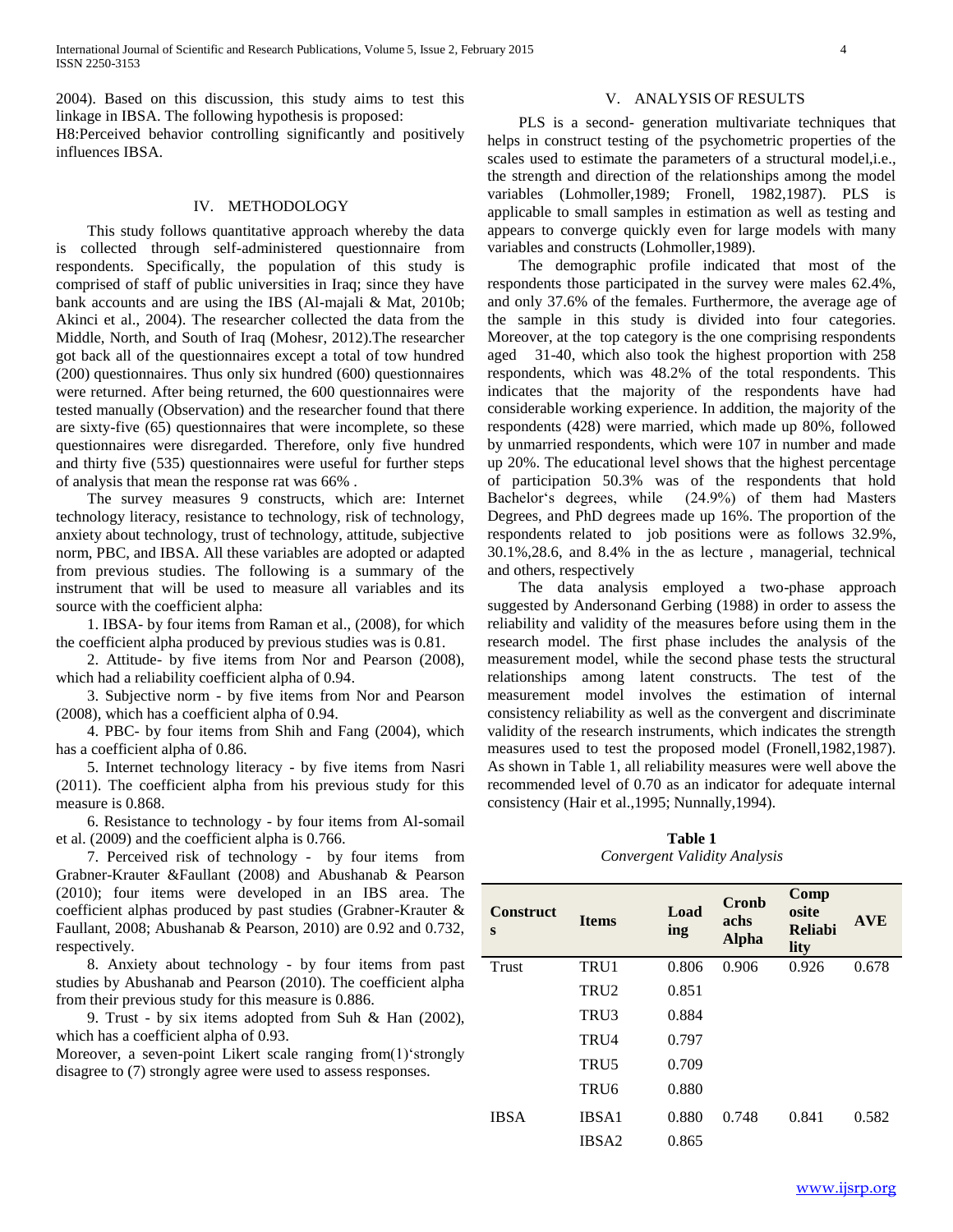|            | IBSA3            | 0.501 |       |       |       |
|------------|------------------|-------|-------|-------|-------|
| <b>AOT</b> | IBSA4            | 0.763 |       |       |       |
|            | AOT1             | 0.789 | 0.797 | 0.812 | 0.528 |
|            | AOT <sub>2</sub> | 0.517 |       |       |       |
|            | AOT3             | 0.648 |       |       |       |
|            | AOT4             | 0.897 |       |       |       |
| <b>RTT</b> | RTT1             | 0.611 | 0.753 | 0.761 | 0.625 |
|            | RTT3             | 0.936 |       |       |       |
| RT         | PRT1             | 0.792 | 0.850 | 0.892 | 0.674 |
|            | PRT <sub>2</sub> | 0.821 |       |       |       |
|            | PRT3             | 0.876 |       |       |       |
|            | PRT4             | 0.792 |       |       |       |
|            | RTT4             | 0.936 |       |       |       |
| TIL        | TIL1             | 0.716 | 0.755 | 0.833 | 0.556 |
|            | TIL <sub>2</sub> | 0.677 |       |       |       |
|            | TIL <sub>4</sub> | 0.823 |       |       |       |
|            | TIL5             | 0.759 |       |       |       |
| Attitude   | ATT <sub>2</sub> | 0.625 | 0.727 | 0.832 | 0.556 |
|            | ATT3             | 0.726 |       |       |       |
|            | ATT4             | 0.867 |       |       |       |
|            | ATT5             | 0.745 |       |       |       |
| PBC        | PBC1             | 0.758 | 0.891 | 0.926 | 0.757 |
|            | PBC <sub>2</sub> | 0.896 |       |       |       |
|            | PBC3             | 0.915 |       |       |       |
|            | PBC4             | 0.902 |       |       |       |
| SN         | SN1              | 0.792 | 0.859 | 0.899 | 0.641 |
|            | SN <sub>2</sub>  | 0.891 |       |       |       |
|            | SN <sub>3</sub>  | 0.842 |       |       |       |
|            | SN <sub>4</sub>  | 0.753 |       |       |       |
|            | SN <sub>5</sub>  | 0.712 |       |       |       |
|            |                  |       |       |       |       |

 The results of this analysis is used to accept or reject the hypotheses based on the significance of the standardised path coefficient beta weight(β) which illustrates how strong is the relationships among constructs. The  $(R^2)$  value, which shows the amount of variance explained by independent variables. Both,  $(R<sup>2</sup>)$  and path coefficients indicate that how well the model is performing.  $(R^2)$  shows the predictive power of the model and the value should be interpreted in the same way as  $(R^2)$  in regression analysis. The path coefficients should be significant and consistent with expectations (Chwelos et al., 2001). To be able to conclude whether the path coefficients were statistically significant or not, this study applied the bootstrapping techniques embedded with the SmartPLS2.0.

 The standardised path coefficient of 0.345 seems to indicate that attitude have a positive and statistically significant effect on IBSA and at 0.01 level of significance (β = 0.345, t = 6.133 ,p < 0.01) (H6). Related to individual factors technology, there are 5 variables all of them supported with researcher expectation. The

result showed that technology and Internet literacy have a positive influence on customers' adoption of Internet banking at the 0.01 level of significance ( $β = 466$ , t = 5.672, p < 0.01) (H1). Resistance to change has negative influence and significant impact on customers' adoption of Internet banking at the 0.01 level of significance( $β = -0.118$ , t = 2.262, p < 0.01 (H2), Risk of technology has negative influence on customers' adoption of Internet banking at the 0.01 level of significance ( $\beta$  = -0.125, t = 3.818,  $p < 0.01$ ) (H3), Anxiety of technology has negative influence on customers' adoption of Internet banking at 0.01 level of significance ( $β = -0.172$ , t = 4.821, p < 0.01) (H4). Finally, trust of tehnology positive and statistically significant effect on IBSA at 0.01 level of significance ( $\beta$  = 0.221, t = 6.087  $,p < 0.01$ ) which mean that the H5 is supported.

 In this study, there was only one hypotheses unsupported, H7 is explained the relationship between subjective norms and IBSA, this relation appeared significantly and negatively influences depend on (β = -0.151, t value = 3.736, and p<0.01). All result of hypotheses shown in table 2.

**Table 2** *Assessment of the structural mode*

| $\bf H$                                 | β        | (STERR T |       | P<br>value | <b>Decision</b> |
|-----------------------------------------|----------|----------|-------|------------|-----------------|
| H1:                                     |          |          |       | 0.000      |                 |
| $TIL$ ->                                | 0.466    | 0.082    | 5.672 | ***        | <b>SUP</b>      |
| <b>IBSA</b>                             |          |          |       |            |                 |
| H2:                                     |          |          |       | 0.024      |                 |
| RTT-                                    | $-0.118$ | 0.052    | 2.262 | **         | <b>SUP</b>      |
| $>$ IBSA                                |          |          |       |            |                 |
| H3:                                     |          |          |       | 0.000      |                 |
| PRT-                                    | 0.125    | 0.033    | 3.818 | ***        | <b>SUP</b>      |
| $>$ IBSA                                |          |          |       |            |                 |
| H4:                                     |          |          |       | 0.000      |                 |
| $AOT \rightarrow -0.172$<br><b>IBSA</b> |          | 0.036    | 4.821 | ***        | <b>SUP</b>      |
| H5:                                     |          |          |       |            |                 |
| $TRU$ ->                                | 0.221    | 0.036    | 6.087 | 0.000      | <b>SUP</b>      |
| <b>IBSA</b>                             |          |          |       | ***        |                 |
| H <sub>6</sub> :                        | 0.617    | 0.047    | 12.93 | 0.000      | <b>SUP</b>      |
| $ATT$ ->                                |          |          |       | ***        |                 |
| <b>IBSA</b>                             |          |          |       |            |                 |
| H7:                                     | $-0.151$ | 0.040    | 3.736 | 0.000      | <b>UNSUP</b>    |
| <b>SN</b><br>$\rightarrow$              |          |          |       | ***        |                 |
| <b>IBSA</b>                             |          |          |       |            |                 |
| H8:                                     | 0.099    | 0.034    | 2.911 | 0.002      | <b>SUP</b>      |
| PBC-<br>$\geq$                          |          |          |       | ***        |                 |
| <b>IBSA</b>                             |          |          |       |            |                 |

#### VI. DISCUSSION AND CONCLUSION

 This study based on TPB model to provide a comprehensive model to understand the potential factors of Internet Banking Adoption in Iraq. This study applied partial least squares structural equation modeling (PLS-SEM) as the major analysis technique as well as SPSS, since PLS SEM is a relatively new analytical technique in construction. As shown in table 2, the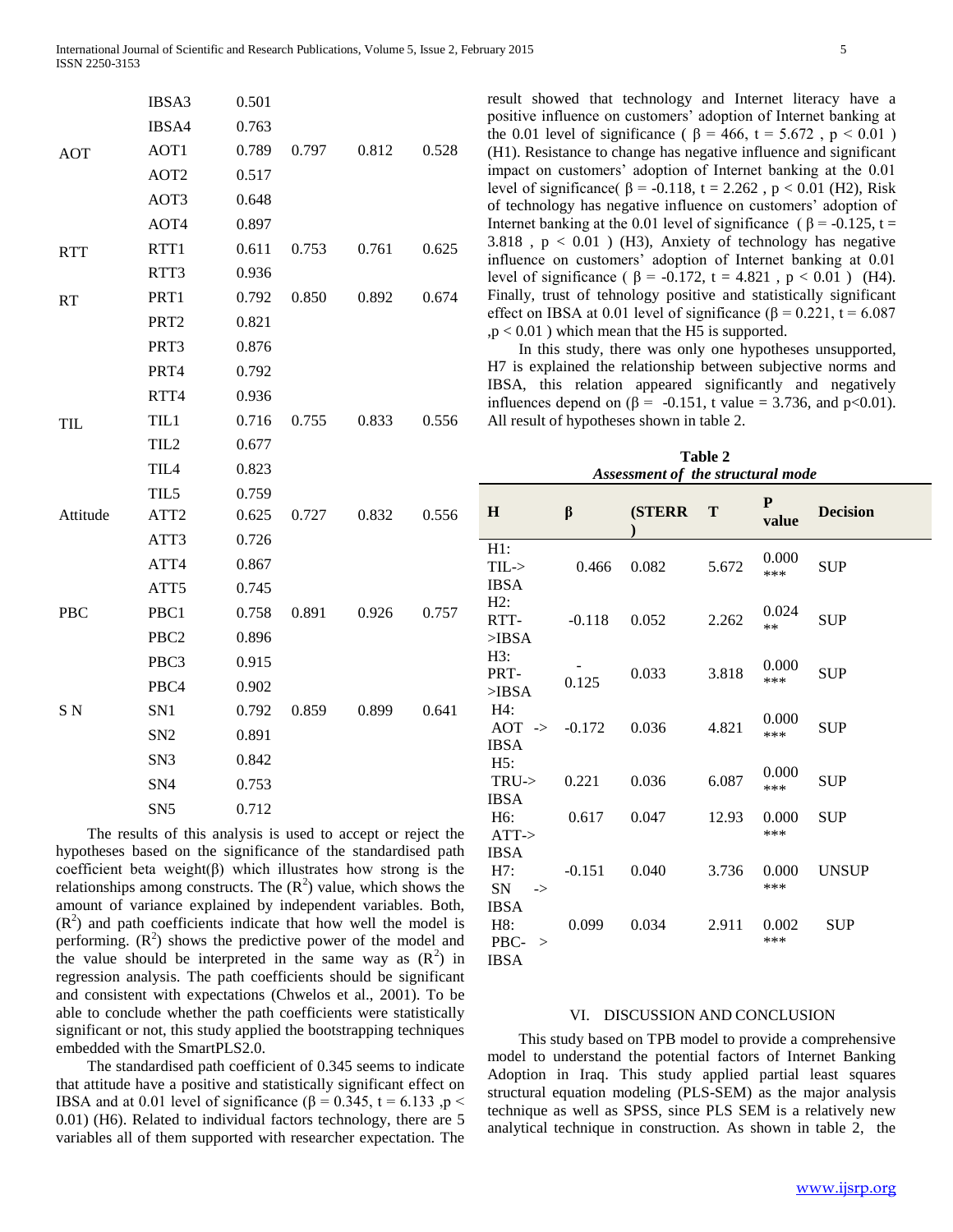hypotheses (H1, H2,H3,H4,H5,H6,H8) were statistically supported by the findings of the study, while hypotheses of, H7 was not supported. This could be because IBS in Iraq is still in initial stages of implementation. Therefore, referent groups are unable to provide the needed information and recommendations. The aim of this research is to investigate the factors that influence adopters to continue adopt Internet banking in Iraq. 535 questionnaires were used for data analysis.

 These findings may help the policy makers and service providers to arrive at better policies and strategies for future development in Internet banking or mobile banking. It also can be a major reason why some bank customers are not willing to adopt Internet banking.Without a clear understanding of internet banking usage, banks need to put more efforts to improve their Internet banking services. It will also help bank executives to formulate new strategies that could significantly affect IBSA among their customers. Higher acceptance should augment their organization's competitiveness in the market. Moreover, after determining these antecedents; the banks could work on developing and improving their relationships with their clients. The researcher expects the findings to help the banks to provide their clients with appropriate IBS, and assist them to make the right decisions by providing what they need so that they become more inclined to adopt IBS.

 This study has some limitations which would indeed open opportunities for future research. For example this study focuses on the investigations of the antecedents of IBSA in Iraq; it neglects other aspects, such as the effect of the banks that provide IBS. Finally, this study discusses some antecedents of IBSA but neglects others, such as the cost, motivation, service quality, website features, etc.

#### **REFERENCES**

- [1] AbuShanab, E., Pearson, J., & Setterstrom, A. (2010). Internet banking and customers' acceptance in Jordan: The unified model's perspective. Communications of the Association for Information Systems. 26 (23), 493- 524.
- [2] Ajzen, I. (1991). The theory of planned behavior. Organizational behavior and human decision processes, 50(2), 179-211.
- [3] Ajzen, I., Fishbein, M. (1980). Understanding attitudes and predicting social behaviour: Prentice-Hall Englewood Cliffs, NJ.
- [4] Akinci, S., Aksoy, S. and Atilgan, E. (2004). Adoption of internet banking among sophisticated consumer segments in an advanced developing country, International Journal of Bank Marketing, 22(3), 212-32.
- [5] Alagheband, P. (2006). Adoption of electronic banking services by Iranian customers. Master's thesis, Luela University of Technology, Sweden
- [6] Al-majali, M. M., & Mat, N. K. N. (2010b). Applications of planned behavior theory on internet banking services adoption in Jordan: Structural equation modeling approach. China-USA Business Review, 9(12), 1-12.
- [7] Al-majali, M., & Mat, N. K. N. (2011). Modeling the antecedents of internet banking service adoption (IBSA) in Jordan: A structural equation modelling (SEM) approach. Journal of Internet Banking and Commerce, 16(1), 1-15.
- [8] Al-majali, M. (2011). The Use of Theory Reasoned of Action to Study Information Technology in Jordan. Journal of Internet Banking and Commerce,16(2),1-11.
- [9] Alnsour, M., & Al-Hyari, K. (2011). Internet Banking and Jordanian Corporate Customers: Issues of Security and Trust. Journal of Internet Banking and Commerce, 16(1), 1-14.
- [10] Alsajjan, B., & Dennis, C. (2010). Internet banking acceptance model: cross-market examination. Journal of Business Research, 63(9/10), 957-963
- [11] Al-Somali, S. A., Gholami, R., & Clegg, B. (2009). An investigation into the acceptance of online banking in Saudi Arabia. Technovation, 29(2), 130-141.
- [12] Anderson, J.C., & Gerbing, D.W. (1988). Structural equation modeling in practice: A review and recommended two-step approach. Psychological bulletin, 103(3), 411.
- [13] Avirutha, A.(2012).The Adoption of Social Media to Enhance Performance of Small and medium Businesses in Thailand. Business and Information, Sapporo, 3(5)164-182.
- [14] Awamleh, R., & Fernandes, C. (2006). Diffusion of Internet banking amongst educated consumers in high income non-OECD country. Journal of International Banking and Commerce, 11(3).
- [15] Bradley, L., & Stewart, K. (2003). The diffusion of online banking. Journal of Marketing Management, 19(9-10), 1087-1109.
- [16] Celik, H. (2008). What determines Turkish customers' acceptance of internet banking? International Journal of Bank Marketing, 26(5), 353-370.
- [17] Chang, E. C., & Tseng, Y. F. (2011). Research note: E-store image, perceived value and perceived risk. Journal of Business Research. 10(6), 1- 7.
- [18] Chan, S. C., & Lu, M. T. (2004). Understanding internet banking adoption and use behavior: a Hong Kong perspective. Journal of Global Information Management (JGIM), 12(3), 21-43.
- [19] Cheah, C. M., Teo, A. C., Sim, J. J., Oon, K. H., & Tan, B. I. (2011). Factors affecting Malaysian mobile banking adoption: An empirical analysis. International Journal of Network and Mobile Technologies, 2(3), 149-160.
- [20] Chwelos, P., Benbasat, I., & Dexter, A. S. (2001). Research report: empirical test of an EDI adoption model. Information systems research, 12(3), 304-321.
- [21] Compeau, D. R., & Higgins, C. A. (1995). Computer self-efficacy: Development of a measure and initial test. MIS quarterly, 19(2), 189-211.
- [22] Dauda, Y., Santhapparaj, A., Asirvatham, D., & Raman, M. (2007). The Impact of E commerce Security, and National Environment on Consumer adoption of Internet Banking in Malaysia and Singapore. Journal of Internet Banking and Commerce, 12(2), 1-20.
- [23] Dewan, N. A., Lorenzi, N. M., & Zheng, S. (2004). Overcoming Resistance to New Technology. Behavioral Health Management, 21(1), 28-33.
- [24] Featherman, M. S., & Pavlou, P. A. (2003). Predicting e-services adoption: a perceived risk facets perspective. International Journal of Human-Computer Studies, 59(4), 451-474.
- [25] Foon, S. Y., & Fah, Y. C. (2011). Internet banking adoption in Kuala Lumpur: an application of UTAUT model. International Journal of Business and Management, 6(4), 161–167.
- [26] Fornell, C. (1982). A Second Generation of Multivariate Analysis: Measurement and Evaluation (Vol. 2): Praeger Publishers.
- [27] Fornell, C., & Wernerfelt, B. (1987). Defensive marketing strategy by customer complaint management: a theoretical analysis. Journal of Marketing research, 337-346.
- [28] Frankfort-Nachmias, C. & Nachmias, D. (1996). Research Methods in the Social Sciences, 5th ed. St. Martin's Press: London.
- [29] Fusilier, M., & Durlabhji, S. (2005). An exploration of student internet use in India: the technology acceptance model and the theory of planned behaviour. Campus-Wide Information Systems, 22(4), 233-246.
- [30] George, J. F. (2004). The theory of planned behavior and Internet purchasing. Internet research, 14(3), 198-212.
- [31] Gerrard, P., & Cunningham, B. J. (2003). The diffusion of Internet banking among Singapore consumers.International Journal of Bank Marketing, 21(1),16–28. http://dx.doi.org/10.1108/02652320310457776
- [32] Gerrard, P., Cunningham, J., & Devlin, J. (2006). Why consumers are not using internet banking: a qualitative study. Journal of Services Marketing, 20(3), 160-168.
- [33] Gopi, M., & Ramayah, T. (2007). Applicability of theory of planned behavior in predicting intention to trade online: some evidence from a developing country. International Journal of Emerging Markets, 2(4), 348- 360.
- [34] Hair, J. F., Jr., Anderson, R. E., Tatham, R. L. and Black, W. C.(1995) Multivariate Data Analysis, 3rd ed, Macmillan Publishing Company, New York.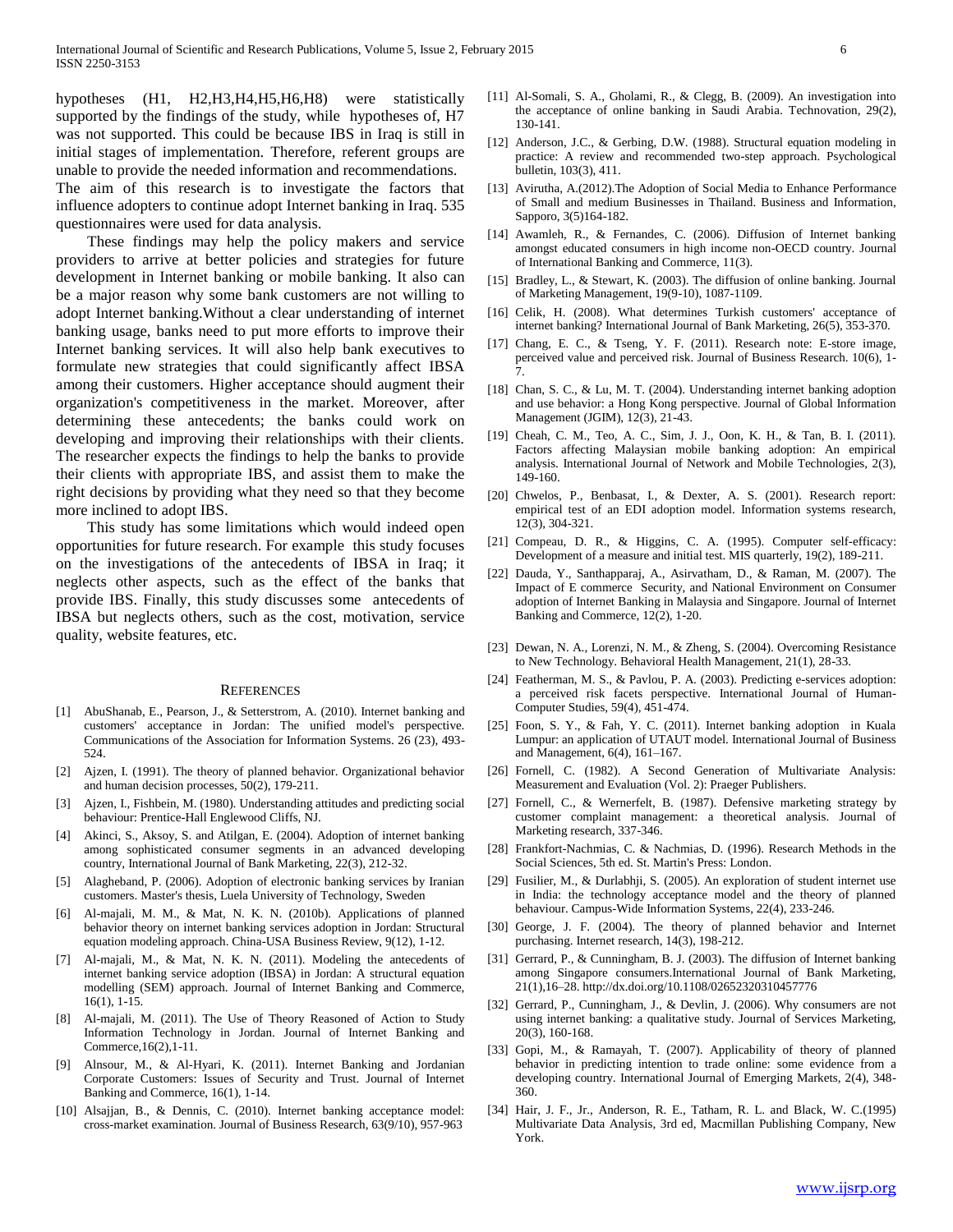- [35] Hernandez, J. M. C., & Mazzon, J. A. (2007). Adoption of internet banking: proposition and implementation of an integrated methodology approach. International Journal of Bank Marketing, 25(2), 72-88.
- [36] Hoehle, H., Scornavacca, E., & Huff, S. (2012). Three decades of research on consumer adoption and utilization of electronic banking channels: A literature analysis. Decision Support Systems. 1-11.
- [37] Hong,Y.,Teh, B.,Vinayan, G.,Soh, C.,Khan,N.,& Ong,T.(2013). Investigating the Factors Influence Adoption of Internet Banking in Malaysia: Adopters Perspective.International Journal of Business and Management; 19(8), 24-31.
- [38] Ibrahim, I. (2012). Factors Underpinning Usage Behavior of an Electronic Filing System: The Case of Malaysian Personal Taxpayers. Australian Tax Teachers Association (ATTA) Conference. Retrieved on sept.2012 from: http://sydney.edu.au/law/parsons/ATTA/docs\_pdfs/conference\_papers/Ibra him.pdf
- [39] International Research and Exchanges Board. (2011). Bringing banks to the masses by phone. Retrieved on 20/12/2012 from http://www.marketresearchworld.net/content/view/4432/77/
- [40] Ipbl.(2012).Iraqi Private Bank league. Electronic banking need to make laws. Retrieved on  $1/10/2012$  from: iraq.org/ArticleShow.aspx?ID=111
- [41] ITU (2010). Percentage of Individuals [user in Iraq]. Retrieved on  $1/2/2012$ from: http://www.itu.int/ITU-D/ict/statistics/
- [42] Jalal, A., Marzooq, J., & Nabi, H. A. (2011). Evaluating the Impacts of Online Banking Factors on Motivating the Process of E-banking. Journal of Management and Sustainability, 1(1), 1-32.
- [43] Karjaluoto, H., Mattila, M., & Pento, T. (2002). Electronic banking in Finland: consumer beliefs and reactions to a new delivery channel. Journal of Financial Services Marketing, 6(4), 346-361.
- [44] KIB (2012). Retrieved on  $12/4/2012$  from: http://www.kiitsc.com/ar/index.php.
- [45] Kim, K., & Prabhakar, B. (2000). Initial trust, perceived risk, and the adoption of internet banking. In Proceedings of the twenty first international conference on Information systems. Association for Information Systems, 537-543.
- [46] Laforet, S., & Li, X. (2005). Consumers' attitudes towards online and mobile banking in China. International Journal of Bank Marketing, 23(5), 362-380.
- [47] Lee, J. L., Lee, K. T., & Eastwood, D. (2003). A two-step estimation consumer adoption or technology-based service. Journal of Consumer Affairs,  $29(2)$ ,  $256-27$ . http://dx.doi.org/10.1111/j.1745-Affairs, 29(2), 256–27. http://dx.doi.org/10.1111/j.1745- 6606.2003.tb00453.x
- [48] Lohmöller, J.B. (1987). LVPLS program manual, version 1.8, Technical report: Zentral archive fürempirische Sozialforschung.
- [49] Lu, Y., Yang, S., Chau, P. Y., & Cao, Y. (2011). Dynamics between the trust transfer process and intention to use mobile payment services: A crossenvironment perspective. Information & Management, 48(8), 393-403.
- [50] Luo, X., Li, H., Zhang, J., & Shim, J. P. (2010). Examining multidimensional trust and multi-faceted risk in initial acceptance of emerging technologies: An empirical study of mobile banking services. Decision Support Systems, 49(2), 222-234.
- [51] Mahdi, M. O. S. (2011). Trust and security of electronic banking services in Saudi commercial banks: Saudis versus Non Saudis opinions. African Journal of Business Management, 5(14), 5524-5535.
- [52] Mansumitrchai, S & Chiu, C. (2012). Adoption of internet banking in UAE: Factors Underlying Adoption Characteristics. International Journal of management and marketing Research, 5(1), 103-115.
- [53] Mattsson, J., & Helmersson, H. (2005). Internet banking: modelling the ecompetence of customers with a text-analytic CIT approach. International Journal of Bank Marketing, 23(6), 470-483.
- [54] Mayer, R.C; Davis, j.H.; & Schoorman, F.D.(1995). An integrative model of organizational trust. Academy of Management Review, 20(3), 709-734.
- [55] Mohesr (2012). Minister of higher Education Science and Research. Public Universities. Retrieved on  $10/10/2012$  from: http://www.mohesr.gov.iq/PageViewer.aspx?id=16
- [56] Mohsen, A. (2010). Factors influencing the customer's choice of electronic banking, a study in a sample of customers Iraqi banks. Mustansiriya University, pp.1-16, Available at: http://www.shatharat.net/vb/showthread.php?t=11857 [accessed 3 July 2011]
- [57] Mukherjee, A., Nath, P., & Pal, M. (2003). Resource, service quality and performance triad: a framework for measuring efficiency of banking services. Journal of the Operational Research Society, 54(1), 723-735.
- [58] Nasri,W.(2011).Factors Influencing the Adoption of Internet Banking in Tunisia. International Journal of Business and Management 6(8), 143-160.
- [59] Ndubisi, N. O., & Sinti, Q. (2006). Consumer attitudes, system's characteristics and internet banking adoption in Malaysia. Management Research News, 29(1/2), 16-27.
- [60] Niqash.(2012). Cash only: why the messy banking sector endangers Iraqi Development. Retrieved on September 8, 2012 from: http://www.niqash.org/articles/?id=3002&lang=en
- [61] Nor, K. M., & Pearson, J. M. (2008). An exploratory study into the adoption of internet banking in a developing country: Malaysia. Journal of Internet Commerce, 7(1), 29-73.
- [62] Nunnally, J.C., & Bernstein, I.H. (1994). Psychometric theory. McGraw, New York.
- [63] Ok, S. J., & Shon, J. H. (2006). The determinant of internet banking usage behavior in Korea: a comparison of two theoretical models.1-15. http://citeseerx.ist.psu.edu/viewdoc/download?doi=10.1.1.97.3786&rep=rep 1&type=pdf
- [64] Pedersen, P., & Nysveen, H., (2004). Using the theory of planned behaviour to explain teenagers' adoption of text messaging services. Working Paper, Agder University College, July, 14, 2005,1-36. Retrived on 10, March, 2012 from: http://mdfoo.s3.amazonaws.com/brijsingh/175547709709bb988bf82598305 28e25/10.1.1.20.2242.pdf
- [65] Pikkarainen, T., Pikkarainen, K., Karjaluoto, H., & Pahnila, S. (2004). Consumer acceptance of online banking: an extension of the technology acceptance model. Internet Research, 14(3), 224-235.
- [66] Polasik, M., & Wisniewski, P. T. (2009). Empirical analysis of Internet banking in Poland. International Journal of Bank Marketing, 27(1), 32–52.
- [67] Raman, M., Stephenaus, R., Alam, N., & Kuppusamy, M. (2008). Information Technology in Malaysia: E-service quality and Uptake of Internet banking.Journal of Internet Banking and Commerce, 13(2), 1-18.
- [68] Raymond, L.(1985). Organisational characteristics and MIS success in the context of small business, Management Information System Quarterly, 9(1), 37-52.
- [69] Rotchanakitumnuai, S., & Speece, M. (2003). Barriers to internet banking adoption: a qualitative study among corporate customers in Thailand. International Journal of Bank Marketing, 21(6/7), 312-323.
- [70] Sathye,M.(1999). Adoption of internet banking by Australian consumers: an empirical Investigation. International Journal of Bank Marketing, 17(7), 324-334.
- [71] Shendi, A. (2011). Patterns and electronic banking options Acceptance and rejection,College of Business and Economics - University of Wasit, Prof. Dr. Adib Qasim Shendi. Retrieved on 11 March 2012 from: www.iasj.net/iasj?func=fulltext&aId=53361.
- [72] Shi, W., Shambare, N., & Wang, J. (2008). The adoption of internet banking: An institutional theory perspective. Journal of Financial Services Marketing, 12(4), 272-286.
- [73] Shih, Y. Y., & Fang, K. (2004). The use of a decomposed theory of planned behavior to study Internet banking in Taiwan. Internet Research, 14(3), 213- 223.
- [74] Sonja, G. K., & Ewald A. K. (2003). Empirical Research in Online rust : A review And Critical Asessment. International Jounral of Human-Computer Studies, 58(6), 783-812.
- [75] Sugathi, B., & Balachandran. (2001). Internet banking patronage: an empirical investigation of Malaysia.Journal of Internet Banking and Commerce, 6(1).
- [76] Suh, B., & Han, I. (2002). Effect of trust on customer acceptance of Internet banking. Electronic Commerce Research and Applications, 1(2002), 247- 263.
- [77] Tan, M., & Teo, T. (2000). Factors influencing the adoption of Internet banking. Journal of the Association for Information Sciences, 1(5), 1-42.
- [78] Taylor, S., & Todd, P. A. (1995). Understanding information technology usage: A test of competing models. Information systems research, 6(2), 144-176.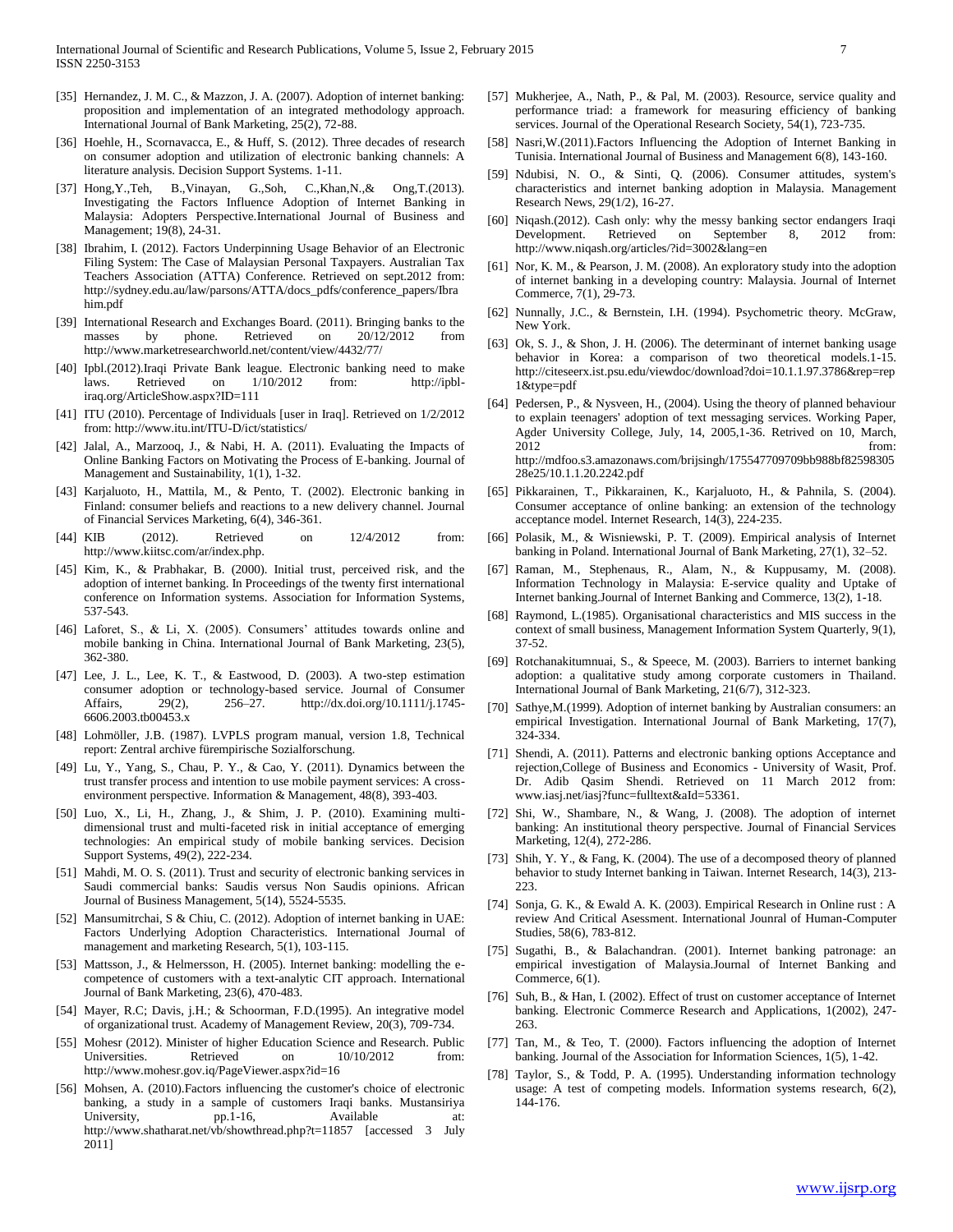- [79] Thompson, Ronald L., Christopher A. Higgins, and Jane M. Howell. Personal computing: toward a conceptual model of utilization. MIS quarterly (1991): 125-143.
- [80] Venkatesh, V., Morris, M. G., Davis, G. B., & Davis, F. D. (2003). User acceptance of information technology: toward a unified view. MIS Quarterly, 27(3), 425-478.
- [81] Wallis, S. (1997). Financial System Inquiry final report: overview. Sydney, Australia: Australian Government Publishing Service.
- [82] Wang, T. L. (2011, June). An effect of trust and attitude in the initial adoption of online shopping: An empirical study. In Information Society (i-Society), 2011 International Conference IEEE ,22-26.
- [83] Yang, S., Lu, Y., Gupta, S., Cao, Y., & Zhang, R. (2012). Mobile payment services adoption across time: An empirical study of the effects of behavioral beliefs, social influences, and personal traits. Computers in Human Behavior, 28(1), 129-142.
- [84] Zmud, R.W. (1979). Individual differences and MIS success: a review of the empirical literature. Management Science, 25(10), 966-979.

#### **AUTHORS**

**First Author-** Alaa Ahmed Chyad Alkafagi, Universiti Utara Malaysia, School of Technology Managment & Logistics E-mail[: alaalaco@gmail.com;](mailto:alaalaco@gmail.com) [alaco\\_75@yahoo.com,](mailto:alaco_75@yahoo.com)  **Second Author**- Ruslan Bin Romli, Universiti Utara Malaysia, School of Technology Managment & Logistics **Third Author**- Ahmad Yusni Bin Bahaudin, Universiti Utara Malaysia, School of Technology Managment & Logistics **Fourth Author**-Jamal Mohammed Alekam, Universiti Utara Malaysia

**Corresponding Author-** Alaa Ahmed Chyad Alkafagi, Universiti Utara Malaysia, School of Technology Managment & Logistics., E-mail: alaco 75@yahoo.com; [alaalaco@gmail.com;](mailto:alaalaco@gmail.com)

## **Appendix: Measurement Scale of Constructs**

#### **IBSA:**

- 1- I find internet banking is useful for managing my financial matters.
- 2- I believe internet banking is an easy way to conduct banking activities.
- 3- I find that internet banking is encouraging.
- 4- I feel fast internet access speed is important in internet banking

### **Attitude**

- 1-Using Internet banking is a good idea.
- 2-I like the idea of using internet banking.
- 3-Using internet is a pleasant idea.
- 4-Using internet banking is an appealing idea.
- 5-Using internet banking is an exciting idea.

#### **Subjective Norm (SN)**

- 1-People who influence my behavior think that I should use internet banking.
- 2-People who are important to me think that I should use internet banking.
- 3-People whose opinions I value think I should use internet banking.
- 4-People who are close to me think that I should use internet banking.
- 5-People who influence my decisions think that I should use internet banking.

### **Percived Behavior control (PBC)**

- 1 I would be able to operate internet banking.
- 2- I have the resources to use internet banking.
- 3- I have the knowledge to use internet banking.
- 4- I have the ability to use internet banking.

## **Internet Technology Literacy(ITL)**

- 1-I feel comfortable when using computers in general.
- 2-I feel comfortable when using the internet technology.
- 3-I am satisfied with my current skills for using the internet
- 4-I believe computer literate keeps me using internet banking services
- 5-I believe Internet literate keeps me using internet banking services

#### **Resistant to Technology(RTT)**

- 1- I am interested to hear about new technological developments.
- 2- Technological developments have enhanced our lives.
- 3- I feel comfortable in changing and using internet banking services for my financial activities.
- 4- I like to experiment with new technologies such as Internet banking services